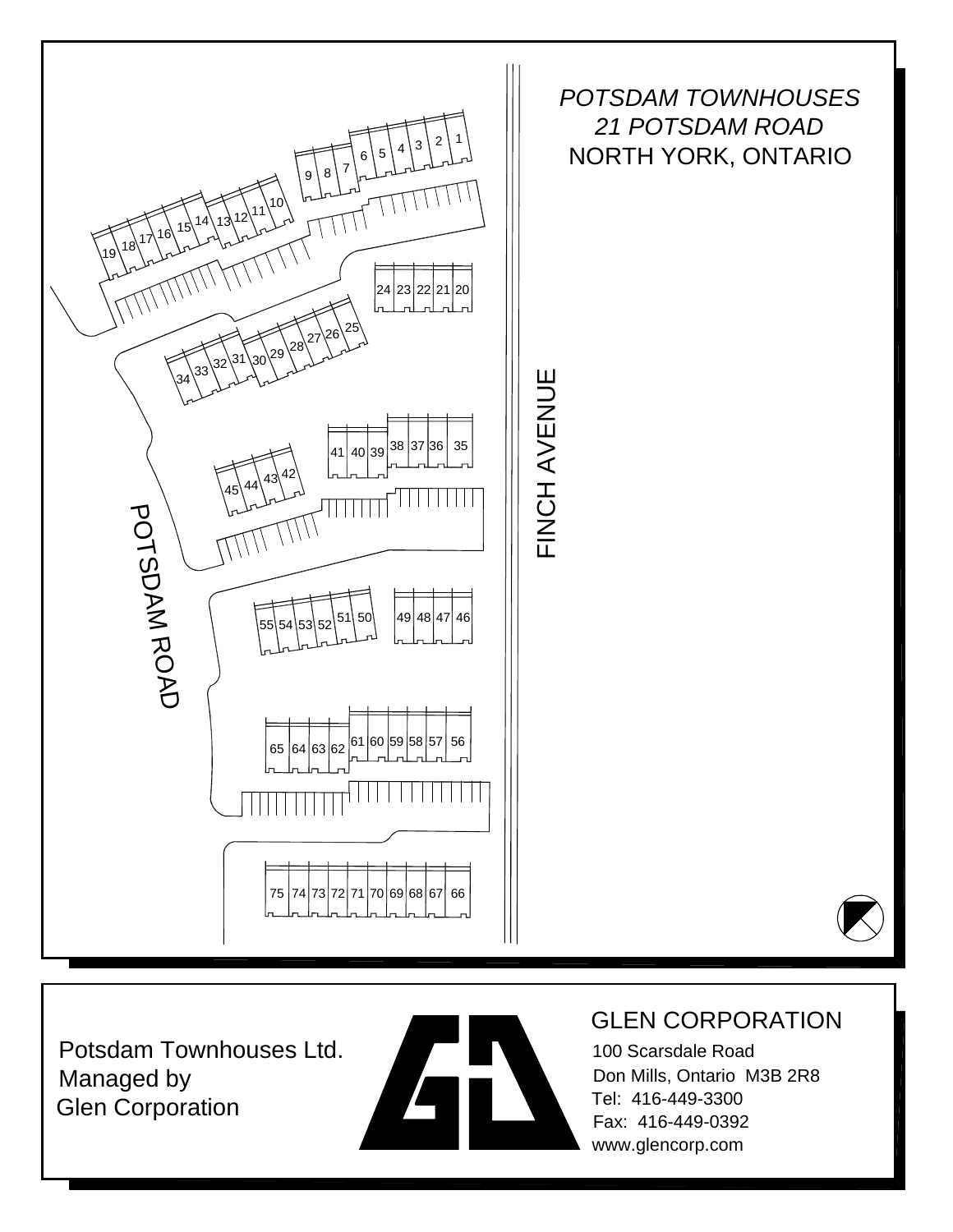## *21 POTSDAM ROAD* TORONTO, ONTARIO





SECOND FLOOR 444 SQ.FT.



411 SQ.FT.





FINCH AVENUE

### 3 BEDROOM - 1,416 SQ.FT.

Potsdam Townhouses Limited Managed by Glen Corporation



#### GLEN CORPORATION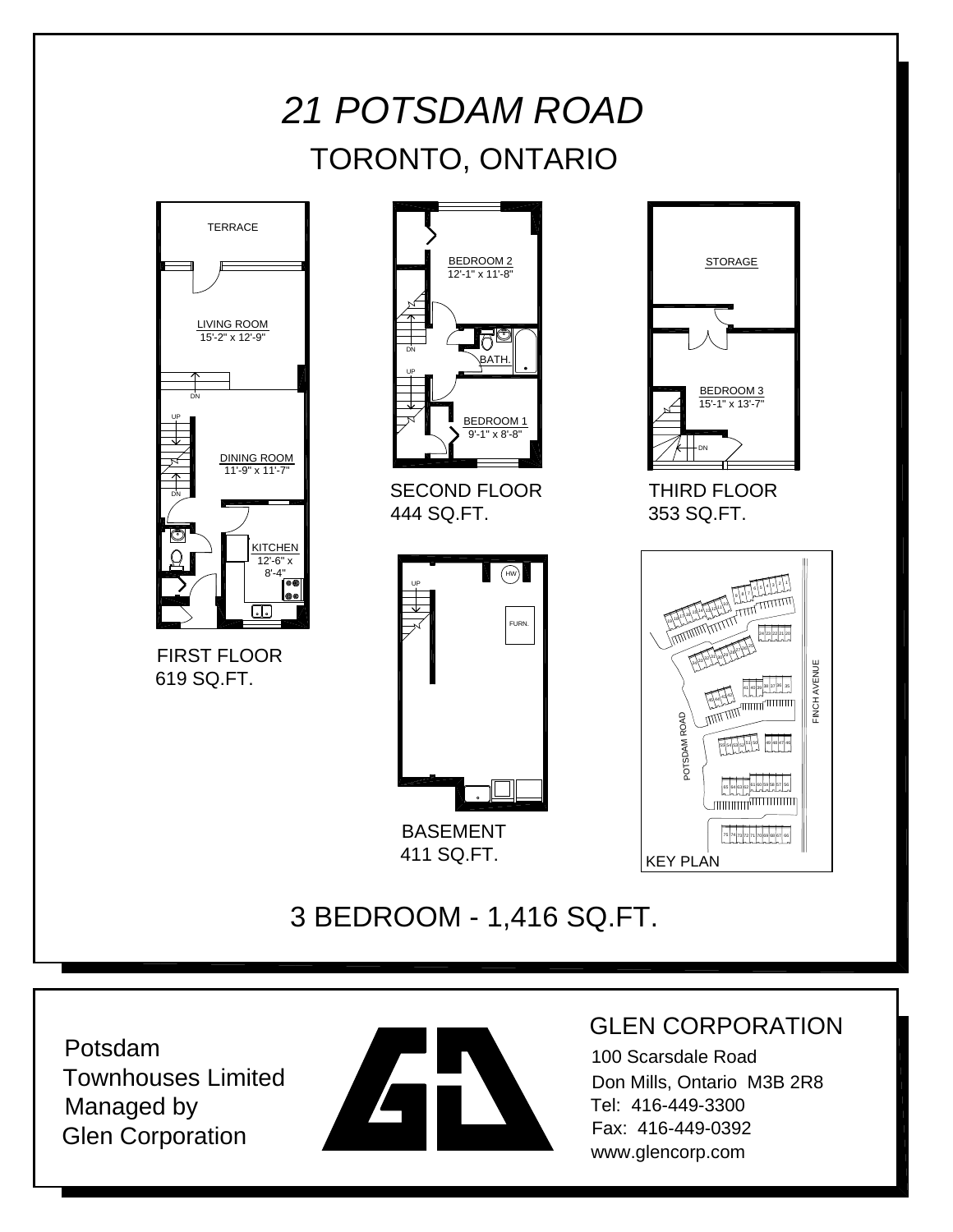## *21 POTSDAM ROAD* TORONTO, ONTARIO



Potsdam Townhouses Limited Managed by Glen Corporation



#### GLEN CORPORATION